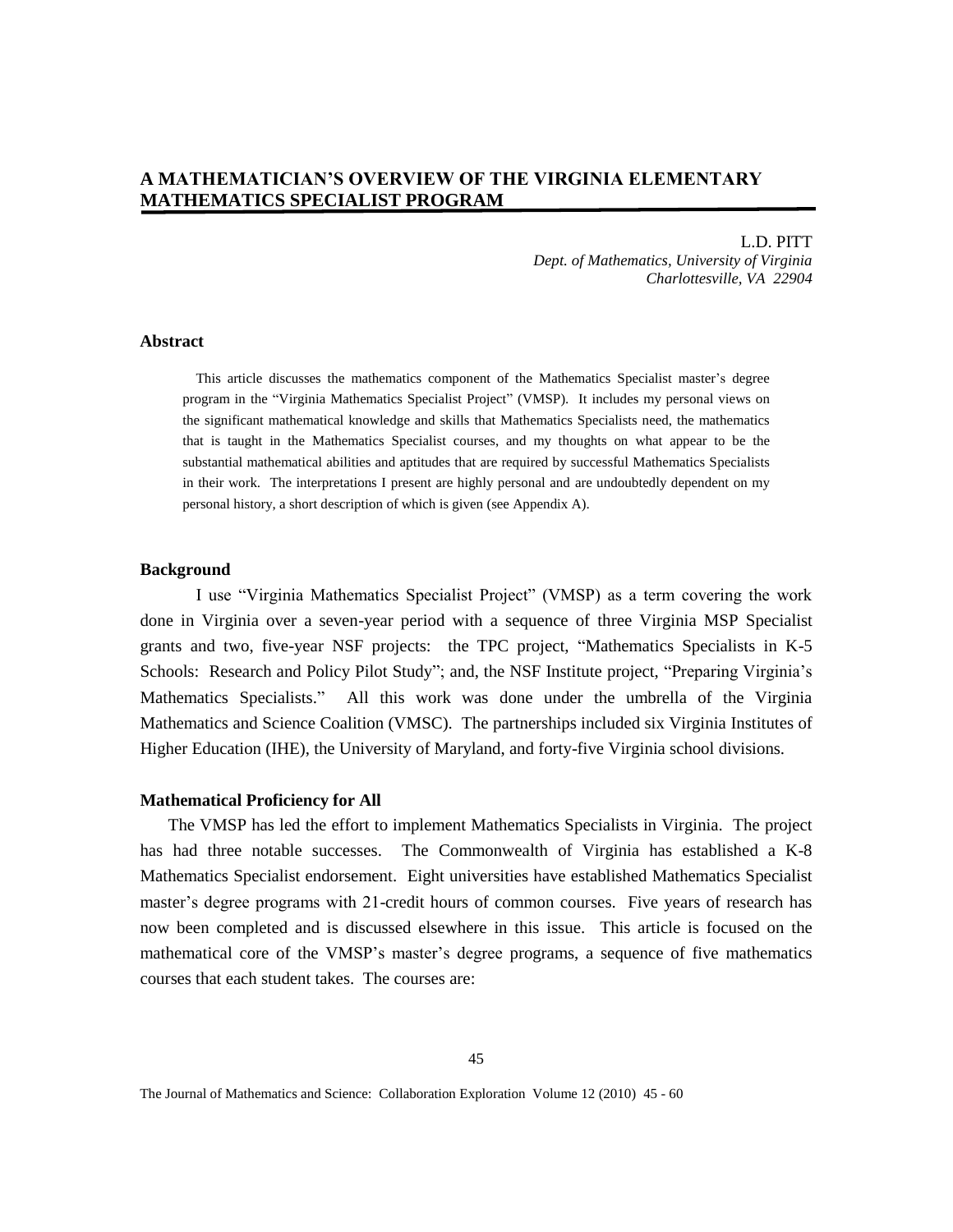- *Numbers and Operations* (*N&O*);
- *Rational Numbers and Proportional Reasoning* (*RN&PR*);
- *Algebra and Functions* (*A&F*);
- *Probability and Statistics* (*P&S*); and,
- *Geometry and Measurement* (*G&M*).  $\bullet$

These courses align well with the content strands of elementary school mathematics as discussed in such documents as the National Council of Teachers of Mathematics (NCTM) *Principles and Standards* [1] and the Conference Board of the Mathematical Sciences (CBMS) report *The Mathematical Education of Teachers* [2]. The project started with only four courses. The *RN&PR* course was added when our experiences showed that our Mathematics Specialist students needed additional work with fractions and rational numbers that went significantly beyond that which was provided in the other four courses.

The Virginia endorsement is a K-8 Mathematics Specialist endorsement, but the program that I describe here is a K-5 program. There were many instances that arose in the program development where the breadth of the mathematics covered was limited in order to reach greater depth in the K-6 mathematics. The overall goal of the sequence of these courses is to provide future Mathematics Specialists with a *profound understanding* of the mathematics that is taught in our elementary schools. I use the term "profound understanding" to convey a significantly deeper understanding than the procedural competency often associated with mathematics courses. The term is borrowed from Ma's *Knowing and Teaching Elementary Mathematics*, but our usage here does not align precisely with it [3]. Our goal for these courses derives from our understanding of successful learning of school mathematics. This understanding aligns nicely with that presented by the *Mathematics Learning Study Committee* in their 2001 NRC report *Adding It Up* [4]. The term the committee used to designate successful mathematics learning was "mathematical proficiency."It consists of five interwoven strands:

- Conceptual understanding;
- Procedural fluency;
- Strategic competence;
- Adaptive reasoning; and,
- Productive disposition.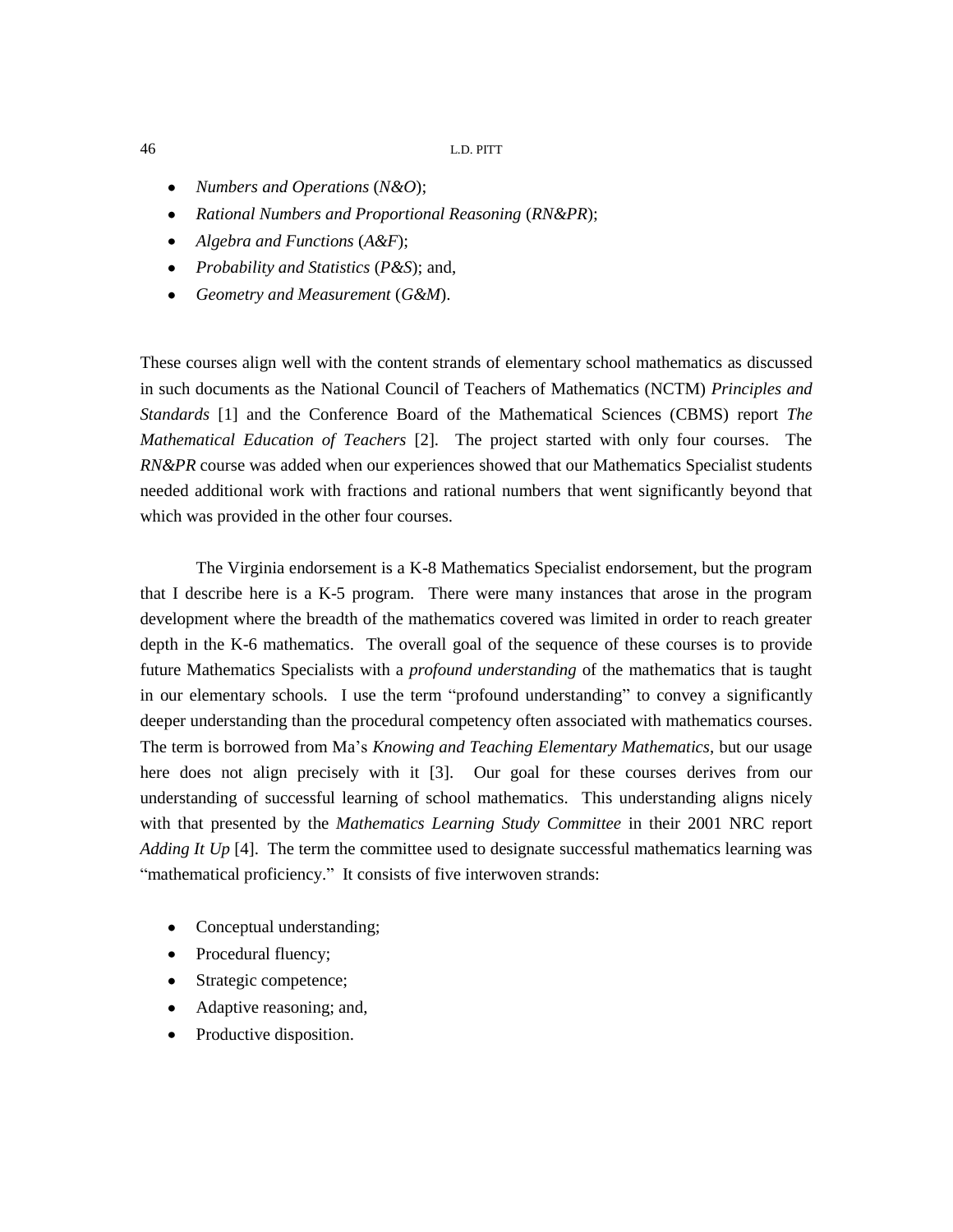A valuable visual representation of the complex nature of the relations between these strands was presented in the form of a braid (see Figure 1).



**Figure 1. The five strands of mathematical proficiency represented by a braid.** 

A thorough discussion of mathematical proficiency is given in *Adding It Up* [4]. Of course, a precise definition of mathematical proficiency and how to assess it is problematic and there is no universal agreement on this [5]. For our purposes, it suffices to observe that this vision of school mathematics with its five braided strands is far more complex than a view which sees procedural fluency as the primary goal of school mathematics. Preparing teachers who can nurture the development of mathematical proficiency in their students and preparing Specialists who can support teachers in these efforts is also vastly more complex than preparing teachers whose goal is procedural fluency.

I wish to contrast mathematical proficiency for all with what I believe was the *standard model* for mathematics education when I was a student in the 1950s. Then, it was widely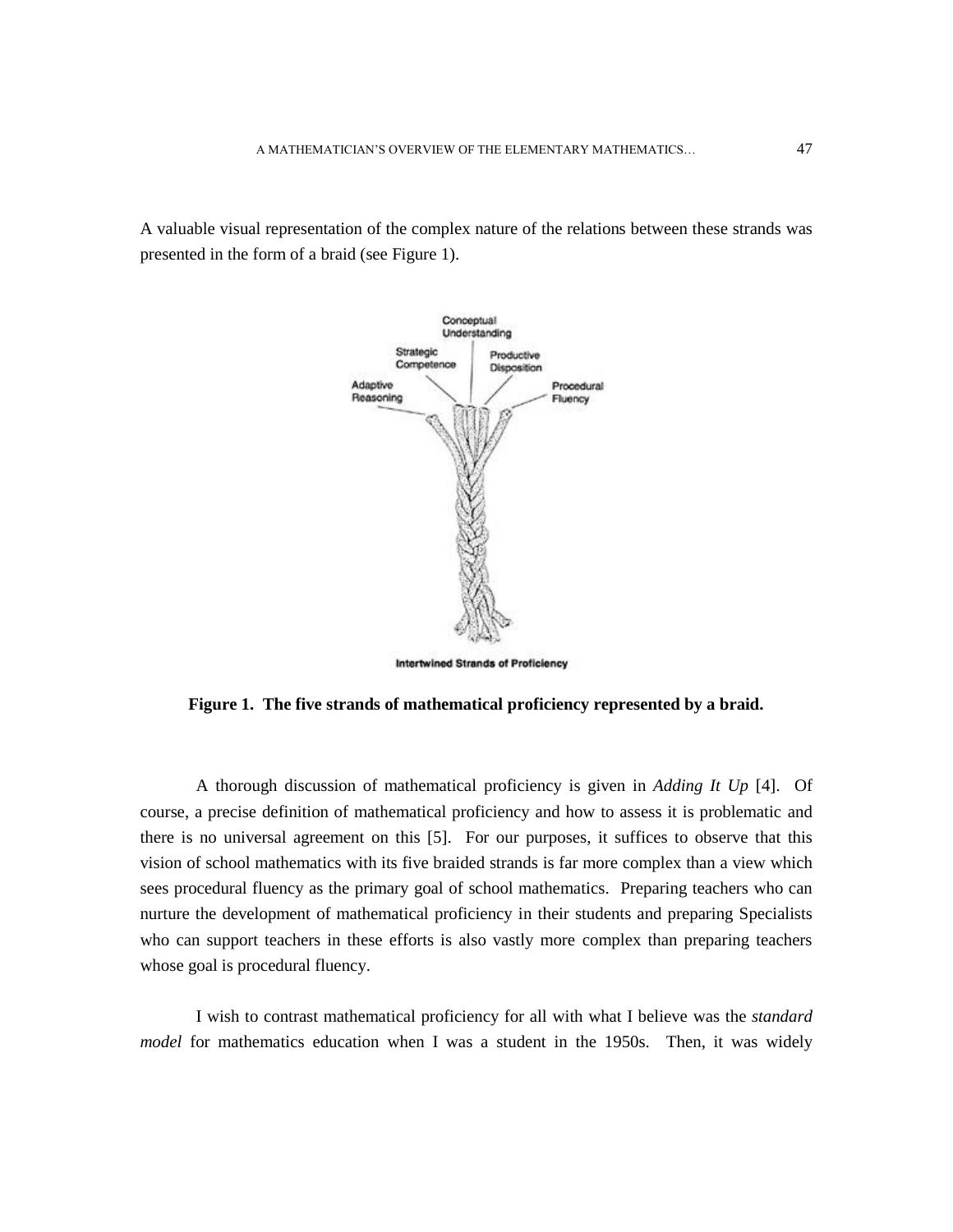believed that students naturally rose to the level of their mathematical talent. Some students could succeed with fractions and others could not. Fewer students could succeed with Algebra I and very few with geometry. This ascending ladder continued through graduate school and beyond. It was believed that little, if anything, could be done to counter the students' natural upper limits. As a result of these beliefs, the instructors' responsibilities were sharply limited.

This model was also reflected in a recurring event that I observed in my early years as a mathematician. Senior colleagues frequently expressed the opinion that they doubted they had ever succeeded in teaching anyone other than the few students who were so talented that they practically did not require an instructor. These remarks can still be heard in mathematics departments, but not as frequently as they once were. With this model, the instructor's primary responsibilities were to challenge the students and maintain standards. With the very best students, this model was successful, but it failed with most students. This model was never made explicit or official. My interpretation of it is based on conversations and observations of mathematics teaching that I saw practiced. Others may wish to compare my observations with their own.

The goal of mathematical proficiency for all aspires to a student population composed of confident and capable problem solvers with substantial procedural and technical proficiency. This represents a dramatic change from the apparent educational goals of sixty years ago. When only the best students were expected to succeed in mathematics, it was possible to function with a relatively small pool of highly qualified mathematics teachers. This is no longer the case. It is impossible to overemphasize the impact of this change. It drives much in contemporary mathematics education and the development of the Mathematics Specialist concept in particular.

The type of knowledge and understanding that teachers require to nurture the development of mathematical proficiency in their students is not well understood, or at least it is not well documented in the literature with which I am familiar. However, significant progress has been made in recent years toward sketching the outlines of this knowledge. In this context, I mention the work of Liping Ma and her concept of "Profound Knowledge of Fundamental Mathematics" (PKFM) [3]. Even more significant is the ongoing, large scale project on "Mathematical Knowledge for Teaching" (MKT) of Ball, Hill, Bass, and their collaborators which aspires to being able to effectively assess this knowledge [2, 6-8]. We can assert with confidence that there is a tremendous gap between the knowledge and skills possessed by typical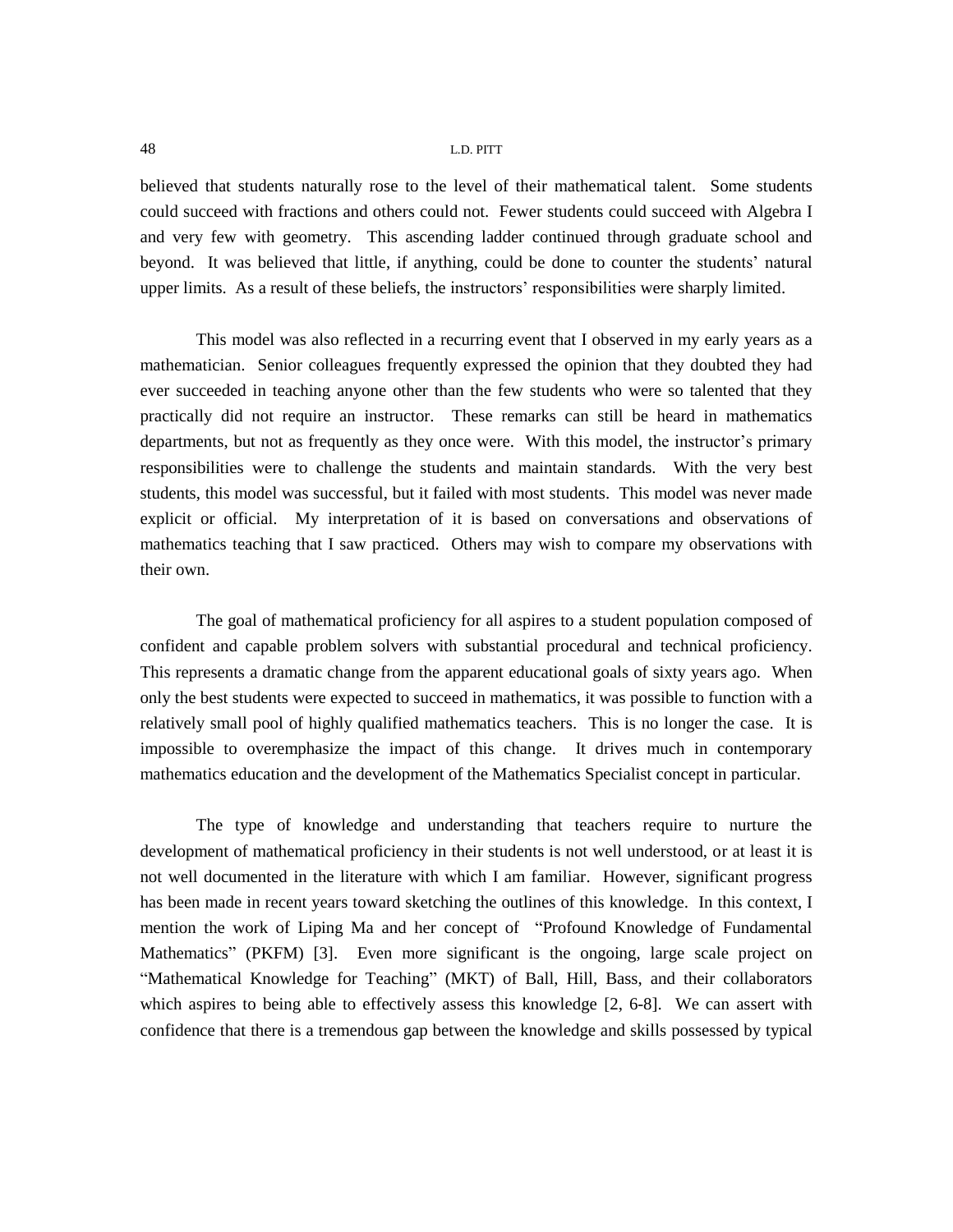elementary teachers today and the knowledge and skills they would require to foster the development of mathematical proficiency in all students.

## **Mathematics Specialists and Their Mathematical Needs**

In the Virginia project, the Mathematics Specialist's job is seen as a way to strengthen teaching practice by providing school-based mathematics support to teachers and building-level administrators. The VMSP envisions Mathematics Specialists as a primary resource for addressing the knowledge gap that exists between the current reality in our schools and what we believe is required by our students' teachers. I will now sketch my understanding of the mathematical knowledge that Specialists will need to reach this goal.

The mathematics that is covered in the VMSP program and is taught in our schools is described in the course titles. Teachers and Specialists require an understanding and familiarity of this material that includes all aspects of mathematical proficiency and large amounts of mathematical flexibility, PKFM and MKT. A glimpse into what this means is given with a few examples. Specialists must be skilled in: interpreting students' mathematical work, both written and verbal; recognizing which solutions are valid and which are not; and, having informed opinions on what a given student knows and what the next steps are. They must have a deep knowledge of how children learn mathematics and know when specific pedagogical moves are developmentally appropriate. Teachers constantly choose from a variety of representations and explanations when teaching mathematics. In the best of circumstances, these choices are based on an understanding of the students' knowledge and learning styles and the teacher's knowledge of the strengths and weaknesses of the competing explanations and models. In fact, few teachers have this skill set.

Mathematics Specialists become their schools' mathematics authorities and it is essential that they have the kind of knowledge referred to above at a much deeper level than is within reach of our teachers. A very long list of examples could be given of places where a profound knowledge of mathematics is essential for the Specialist. For example, in elementary school mathematical fallacies are quite frequently taught as fact. The errors range from the obvious to the subtle. Specialists must be able to recognize what is mathematically correct and what is false. They must be able to discuss and explain these issues with teachers, administrators, and parents. They must be able to advise and lead on issues of mathematics assessment, mathematics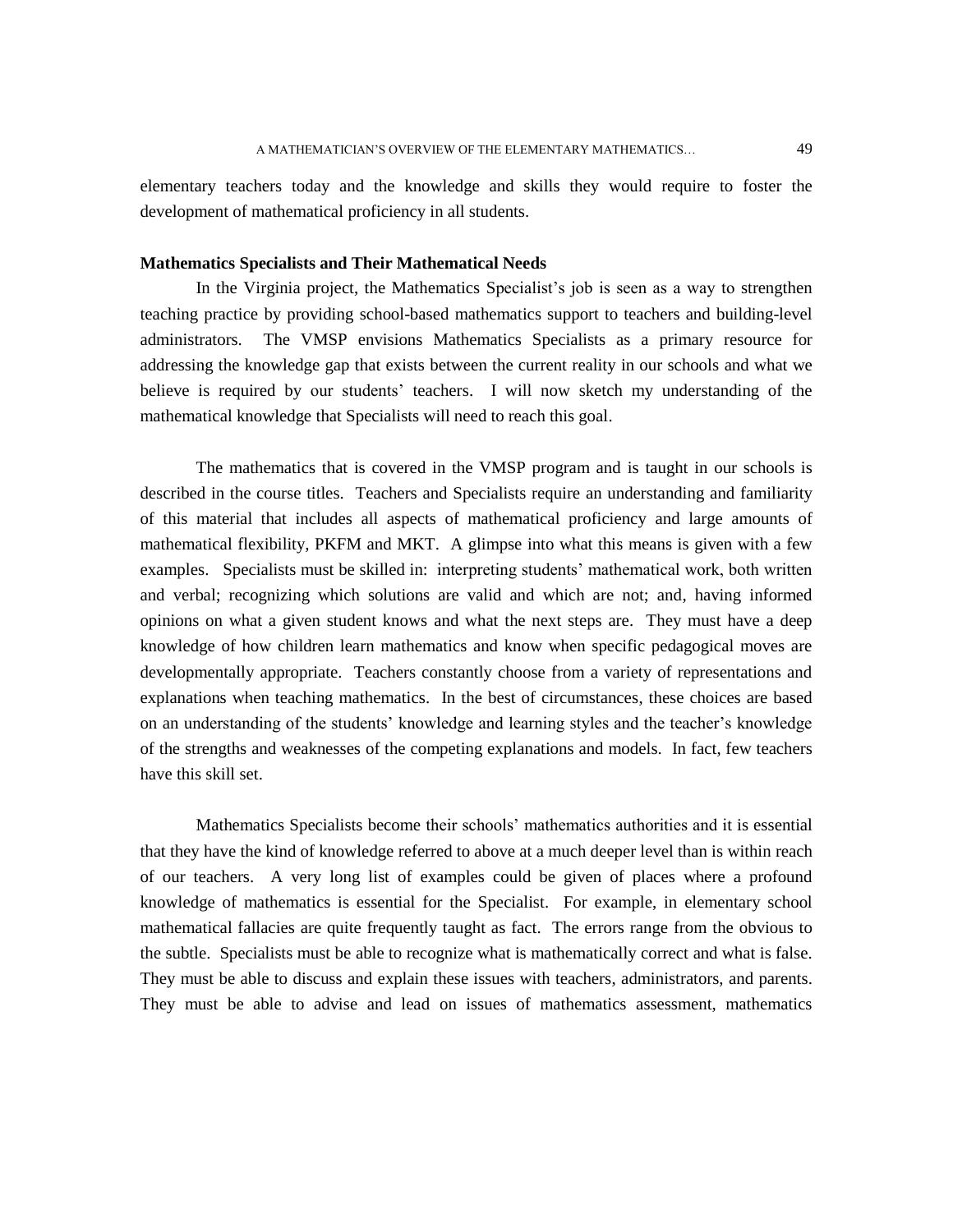curriculum, mathematics special education, mathematics for ESL students, and mathematics for the gifted and talented.

The braided strands in the illustration of mathematical proficiency are much too simple to capture the situation for Specialists. All of the Specialist's strands involve mathematics, although many are not primarily mathematics. The mathematics proper is woven into what I call the "mathematical landscape." This construct is similar to the "landscape of learning" that Fosnot and Dolk discuss in their *Young Mathematicians at Work* series [7]. In the mathematical landscape, I place primary emphasis on the connectivity. I picture the collection of mathematical concepts, ideas, results, and procedures being represented as hills and mountains. Most of the landscape is hidden from us using any one viewpoint; but, the landscape is connected by a complex web or network of pathways. There are often many paths connecting different mountaintops, and the journeys along different pathways provide the students with different understandings and knowledge. It is knowledge of this network of connections that provides individuals with their mathematical flexibility and power. The network reveals the mathematical relationships between topics. The mathematical representations and models that we use provide different viewpoints. Each representation offers a distinct view of a part of the mathematics. Mathematical relationships are formed by combining different viewpoints and mathematical representations.

I will illustrate my understanding of this landscape and the types of knowledge that a Specialist needs by peeking at this landscape through one multifaceted example, that of multiplication and area/array models. In this example, the Specialist's knowledge of the landscape should be highly connected and include knowledge of the following topics and links between them: multiplication; areas of rectangles including area and array models, and decomposition and recomposition of numbers; the distributive property and other laws of arithmetic; and, our base 10 number system.

1. A basic understanding of multiplication as repeated addition can be developed using either the area of rectangles or arrays of discrete objects, as illustrated below.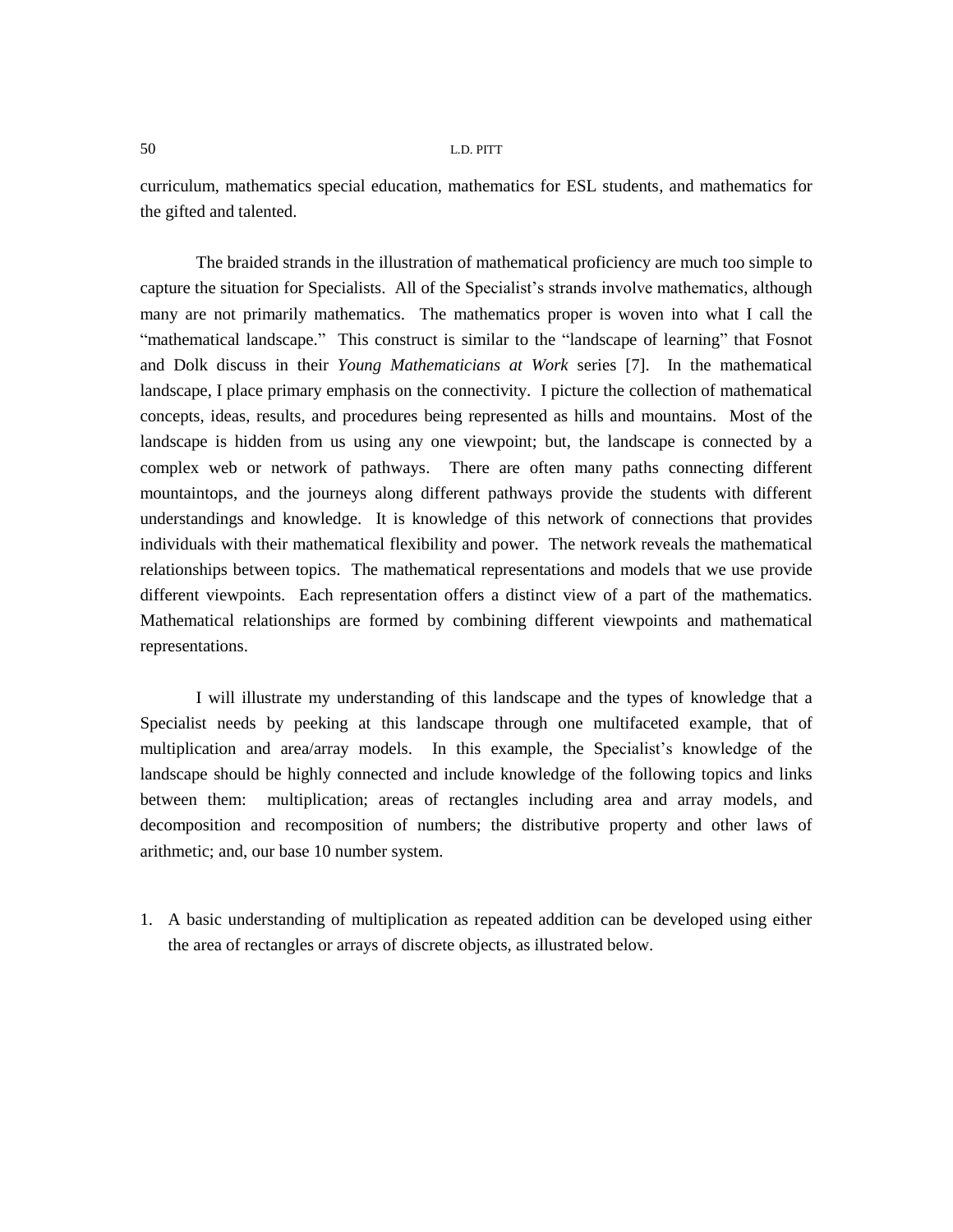

- 2. However, children must develop the spatial structure of rows and columns implicit in this model before the model can become the basis for significant generalization and abstraction. Case 19 in "Measuring Space in One, Two, and Three Dimensions" shows some of the difficulties students (third graders) may have drawing small arrays [9].
- 3. It is possible to use the area model in the development of the distributive property.



 $(a + b) \cdot (c + d) = ac + ad + bc + bd.$ 

However, to do this, the students need to understand:

- $\bullet$ multiplication, arrays;
- $\bullet$ the area model; and,
- $\bullet$ the fact that when a rectangle is decomposed into rectangular pieces, the area of the large rectangle equals the sums of the areas of the pieces.
- 4. In the area model, the factors in a product are lengths while the units for the product are square units of area. The units change! This naturally leads to the questions: Can the language of the area model effectively be adapted to discuss multiplication generally? What are the mathematical issues involved here? *Note that when points on the real line are used to model the real numbers, the product of numbers must be represented as a point on the line*.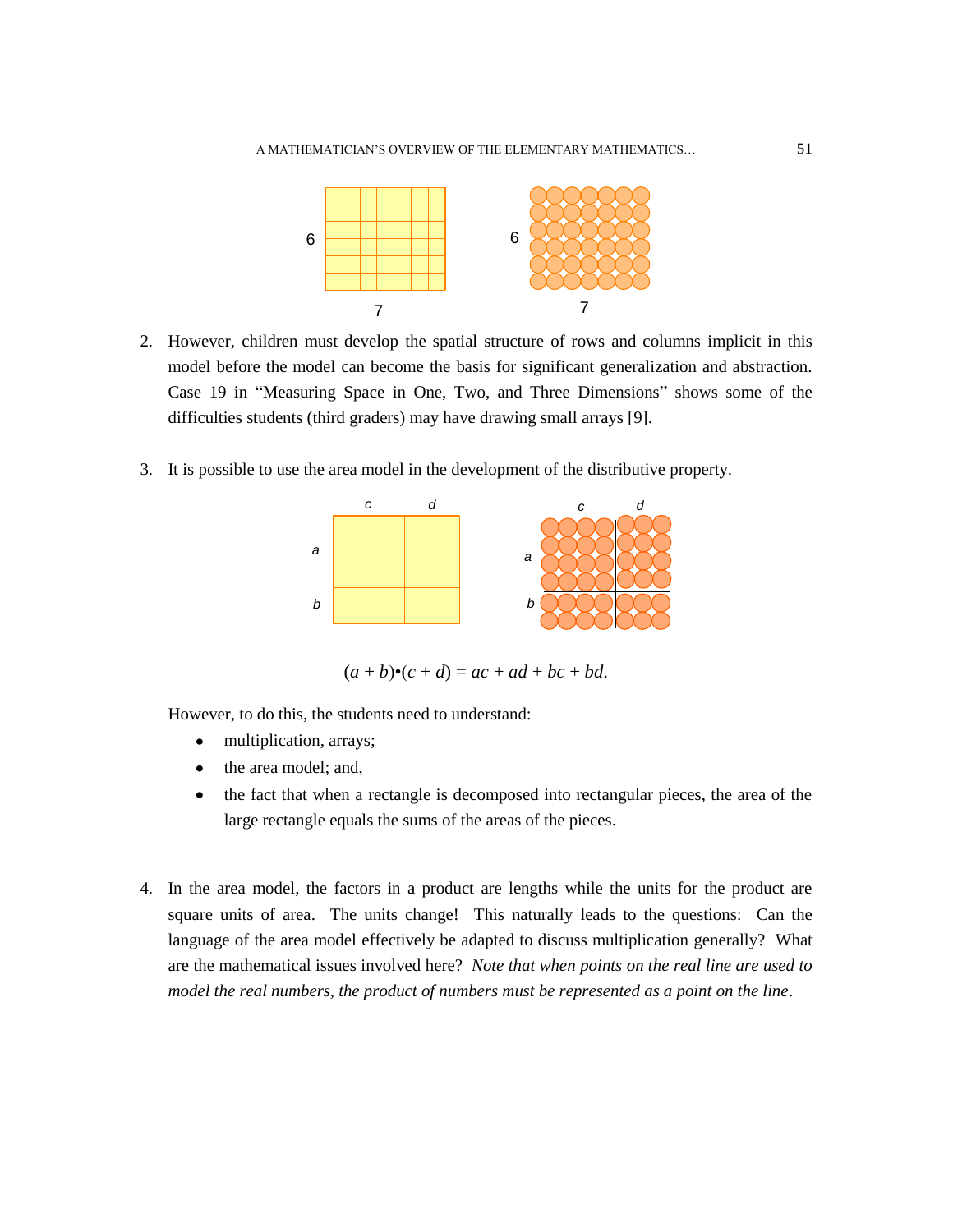5. The algorithm for multiplication of two-digit (and multi-digit) numbers rests upon the distributive property and is often explained using area or array models. To explain the computation 14 x 23, a drawing similar to this (or base 10 manipulatives) is often used.



The pictorial representation illustrates the distributive property and shows that  $14 \times 23 = (10 + 4) \times (20 + 3) = 10 \times 20 + 10 \times 3 + 4 \times 20 + 4 \times 3$ .

The naturalness of the area model seems to largely disappear when multiplying numbers with three or more digits because we cannot effectively draw accurate representations. One would hope that Specialists have encountered and worked through this issue. This next step of multiplying three-digit numbers seems to lead to significant abstraction. Substantial mathematical knowledge for teaching seems to be required here.

6. The problem of units, referred to in #4 above, reappears when base 10 materials are used to multiply decimals. For example, in the problem  $1.4 \times 2.3$ , base 10 materials are sometimes used in the following manner: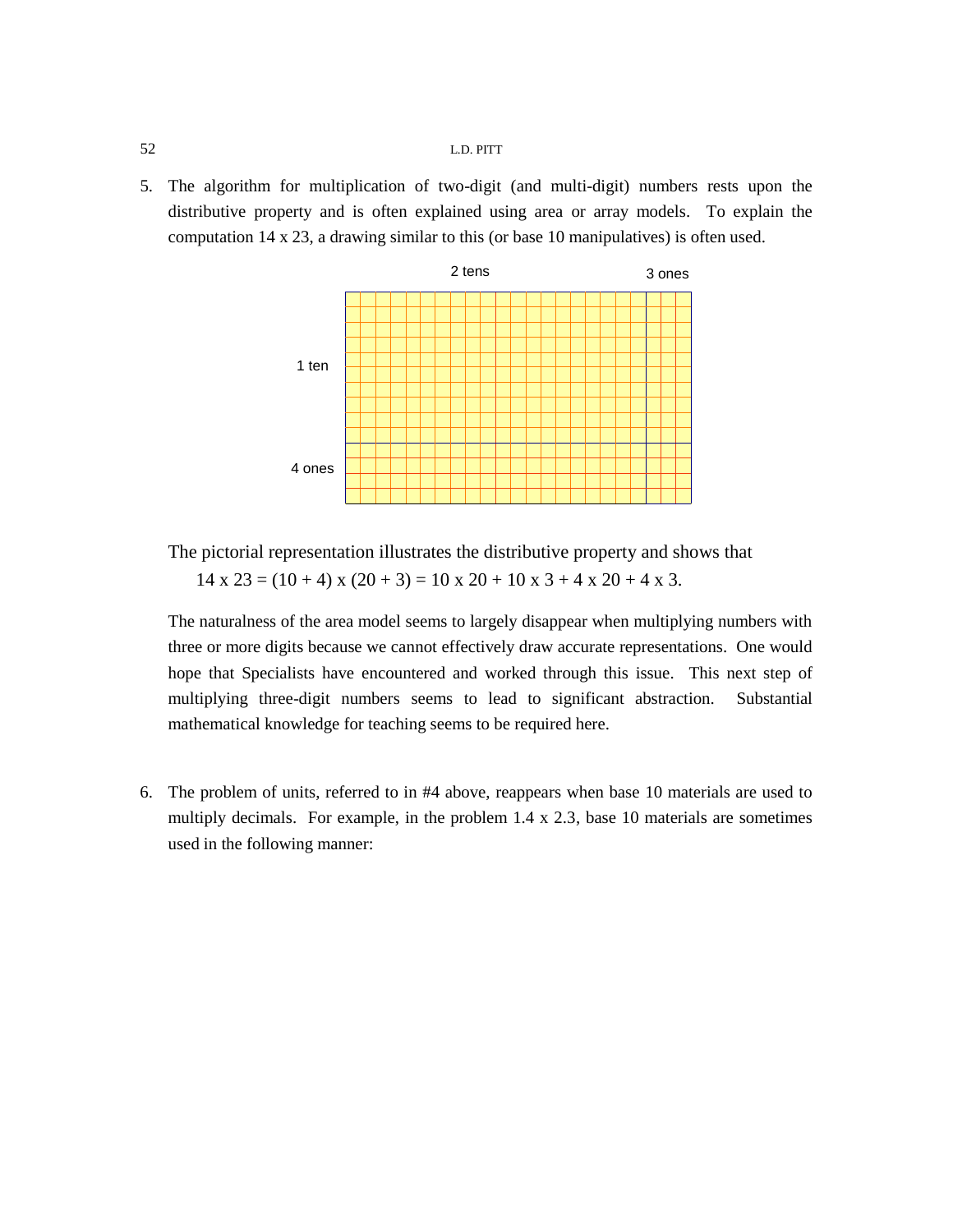

In the frame on the outside, the rods are often incorrectly described as designating units while the small squares are said to designate tenths. In the array, the large squares are units, the rods are tenths, and the small squares are hundredths. The mathematical issue here is that, in the frame, 2-dimensional pieces are used to measure lengths and these same pieces appear in the rectangle as units of area. Serious confusion can result at this point and serious misunderstandings will likely result in the minds of our students if these mathematical errors are not addressed.

- 7. When arithmetic is extended to negative numbers, the array model is not an area model and, if used to include discussion of  $(a + b)$  x  $(c + d)$  where the terms may be either positive or negative, the model must be extended to become a signed area model. In my experience, this fact is almost never addressed.
- 8. Arrays also appear in work on fractions, decimals, and percents. The following problem where multiple solutions are sought is typical. What fraction, decimal, and percent of the large rectangle is shaded?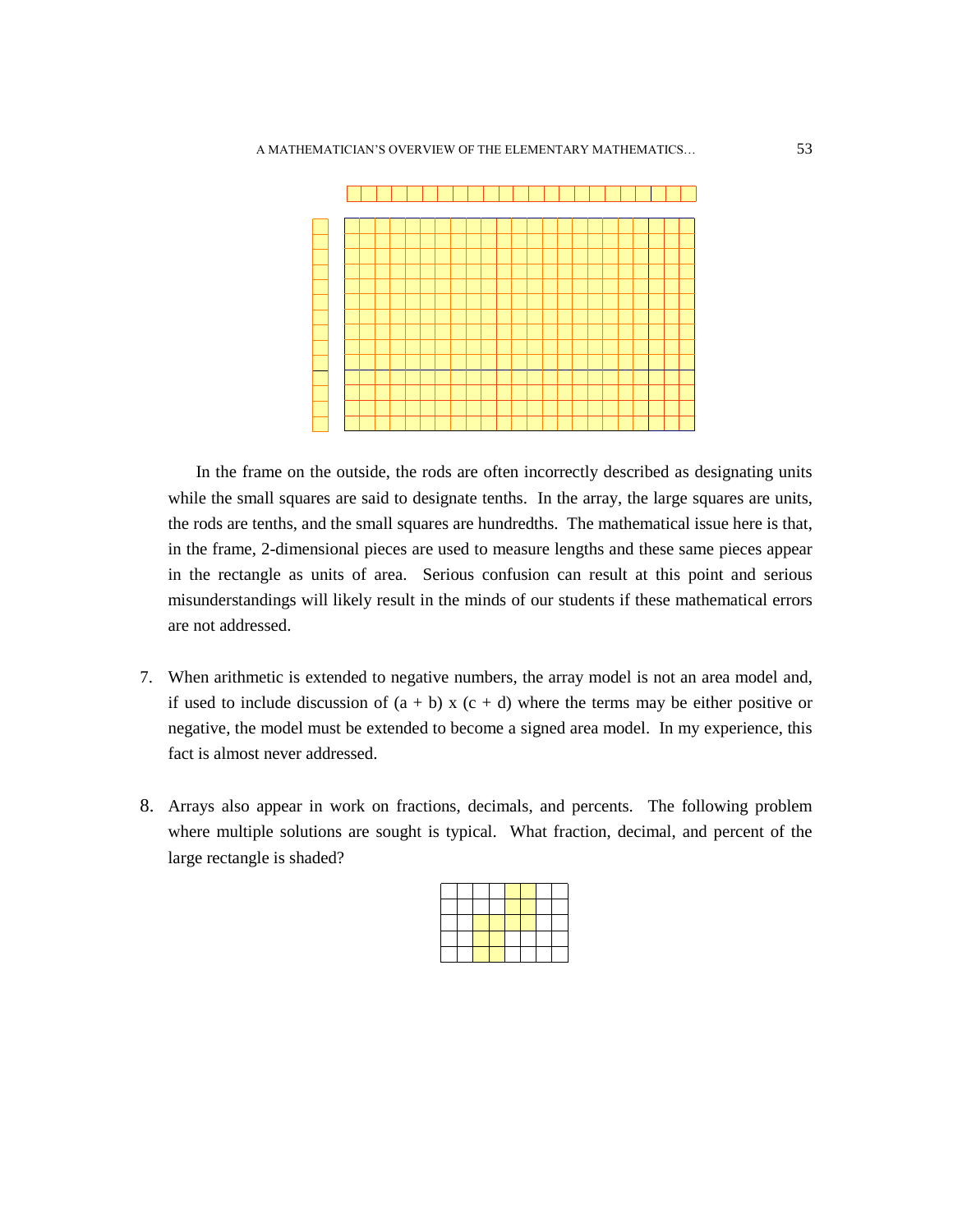### **The Program's Courses**

This multiplication example displays a significant amount of mathematical knowledge that one would hope Specialists possess. The topics which were mentioned are not discussed in most ordinary mathematics classes. Moreover, it seems to me that the understanding needed with each of these numbered items is typically something that will not be directly transmitted in a lecture, but requires thoughtful reflection and discussion by the learner. The Mathematics Specialist courses provide the participants with constant opportunities to reflect on and discuss such matters. Students in these courses must constantly explain their reasoning concerning problems, concepts, and solutions. They must react to solutions from other students. They read many case studies of student work from real classrooms (typically from *Developing Mathematical Ideas*) and they are expected to react to the student work, try to discern what understanding the students exhibit, and suggest appropriate pedagogical next steps [9].

The program was designed specifically to prepare teachers to serve as Mathematics Specialists in elementary schools. The development was done by teams of mathematicians and mathematics educators from the higher education partners and school mathematics faculty and supervisors. As would be expected, differences of opinion as to what mathematics is needed by Specialists occurred frequently, but everyone's voice was heard and consensus compromises were reached. The curriculum that emerged represents a broad consensus within the development teams on what Mathematics Specialists need to perform their jobs. The original disagreements did not, however, disappear and they continue to resurface seven years into the project. For example, active discussions persist on whether it is best to go deeper or to cover more material in *Numbers and Operations*.

The course, *Numbers and Operations* (*N&O*), is a prerequisite for all other courses in the program. It closely follows the *Developing Mathematical Ideas* (*DMI*) numbers and operations materials, but this is supplemented by adding problems and additional work on topics, such as arithmetic with different bases [9]. This course sets the tone for all the mathematics courses where students are pushed to question, explain, and understand. Throughout the program, the standard the faculty and students are held to is that everyone must understand both how to solve problems and how to justify their solutions. A successful feature of the program is that students do not pretend they understand things which they do not.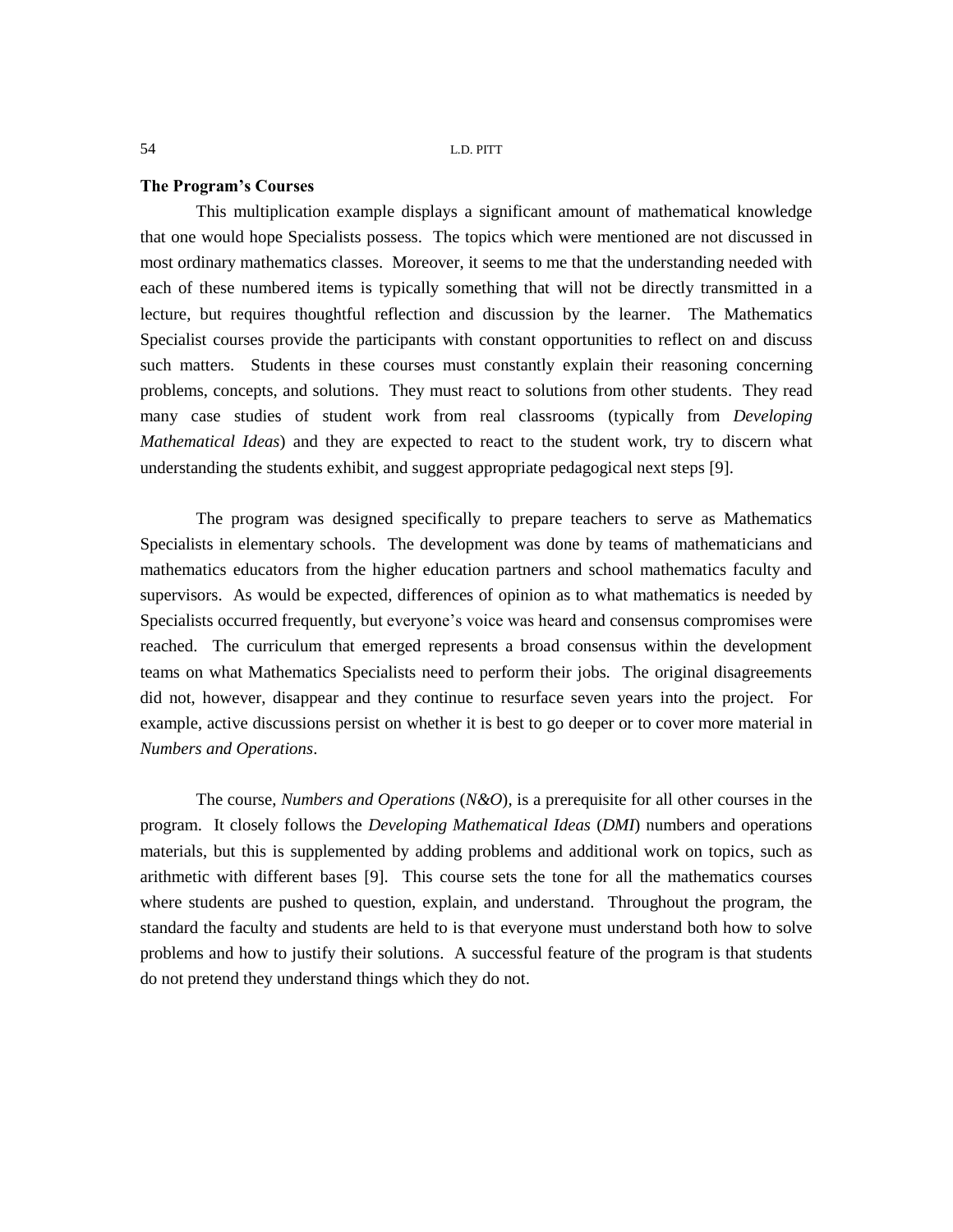The *N&O* course primarily treats whole number and fraction arithmetic, but the project staff recognized early on that additional work was needed on fractions, rational numbers, and proportional reasoning. There are no *DMI* materials appropriate for this course and several texts (Lamon, Fosnot and Dolk, and Smith, Silver, and Stein) are used and supplemented with additional activities [5, 7, 11]. This course develops a deep understanding in this strand—a strand dominating a large fraction of the middle school curriculum.

The course, *Rational Numbers and Proportional Reasoning* (*RN&PR*), is followed by the course *Algebra and Functions* (*A&F*) that is primarily based on the *DMI* algebra materials. This course stresses early algebraic thinking, generalization, the development of the laws of arithmetic for the integers (and to a far lesser degree the rational numbers), functions, and symbolic algebraic arguments. Because their initial understanding is often limited, many of the students do not progress far in developing algebraic reasoning. An illustrative example showing this limitation is that, after completing this course, not all students who took a geometry course were able to find the length of an edge of a square of known area without assistance. Quadratic functions had been introduced (not treated extensively), but these students' ownership of the function and inverse function concepts was still very limited.

The course entitled *Probability and Statistics* uses the *DMI* text on data and a variety of materials on probability, including especially the NCTM *Navigations* text [9, 12]. The primary emphasis here is the development and use of the elementary tools of descriptive statistics, together with an introduction to probabilistic reasoning that develops such concepts as events, sample spaces, repeated trials, and independence. I judge the part of the course focusing on data to be quite successful. I have found the probability piece, especially that part dealing with conditional probability, to be highly challenging for many of the students. We have no research to document this, but it is my opinion that the largest obstacle to learning this material well is the students' limited fluency in and ownership of proportional reasoning.

Finally, *Geometry and Measurement* (*G&M*) covers the K-8 geometry and measurement topics with a strong emphasis on measurement in dimensions one, two, and three. The *DMI* geometry and measurement materials are used for approximately half of the course [9]. Activities from other sources, especially the Virginia Department of Education professional development materials and the unpublished text of Pitt, Timmerman and Wall, extend the course well beyond the limits of the *DMI* course [13, 14]. The standard K-8 area and volume formulas are all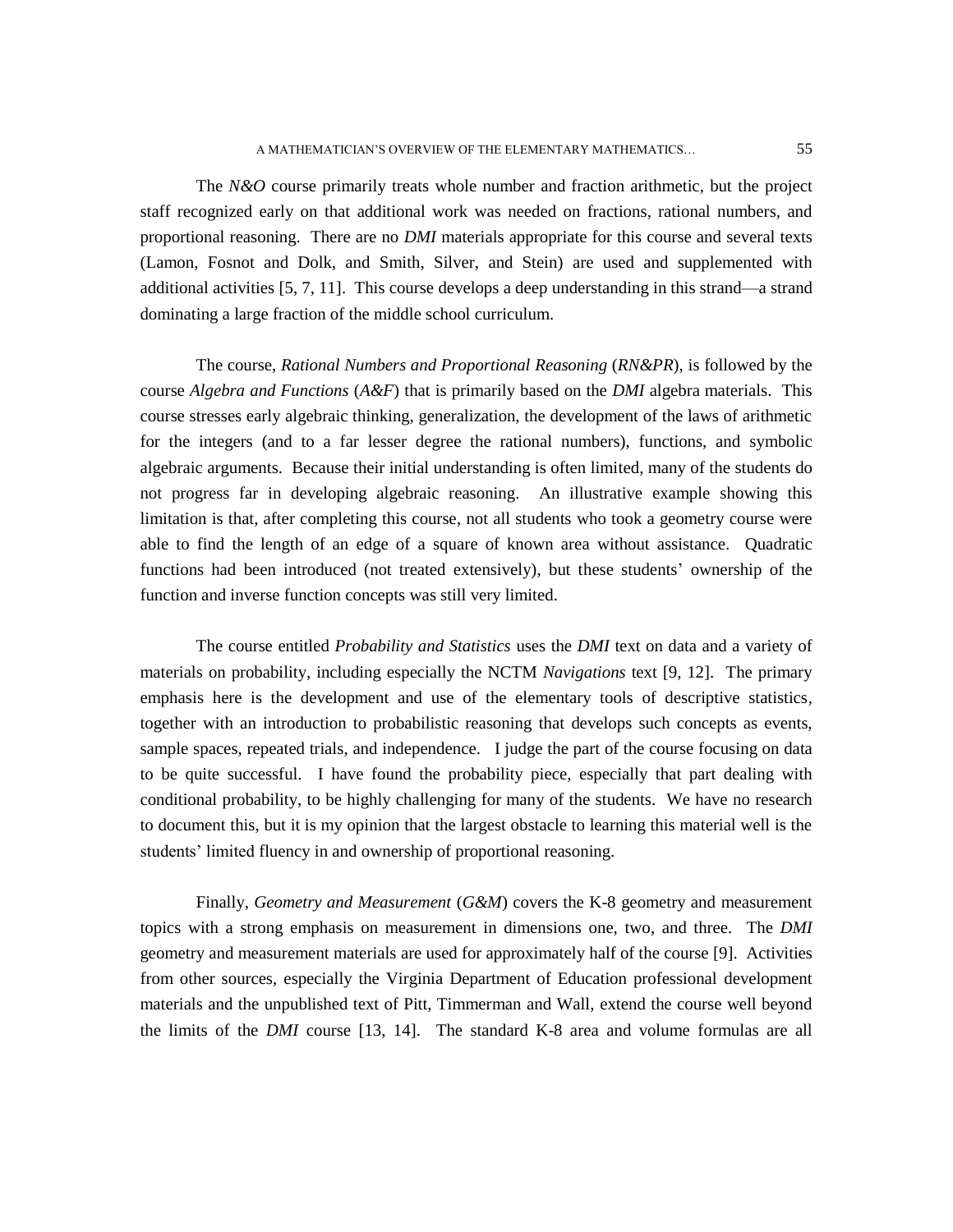discussed and derived (or given intuitive justifications). The Pythagorean Theorem, similarity, congruence and transformational geometry are all explored. The van Hiele model for how children learn geometry is discussed and a strong emphasis is given through developmentally appropriate student-centered activities. This is an area of real weakness for most of our Specialist students.

My concluding remarks for this section are:

- The program is intended to prepare K-5 Specialists. The operative interpretation here is that K-6 mathematics is covered in depth. My judgment is that, for the majority of the students, the program meets this goal well. The mathematics of grades 7 and 8 is discussed in these classes, but is not treated with the same depth as the K-6 curriculum.
- The program includes much discussion of MKT and it attempts to develop a solid familiarity with the K-6 mathematical landscape. Typically, graduates leave being well prepared to serve as K-5 Specialists. However, only those graduates who entered the program with a strong mathematical preparation for teaching middle school mathematics are well prepared to serve as 6-8 Specialists.

#### **Mathematical Aptitudes and Abilities**

In this final section, I offer a few observations and personal thoughts concerning the mathematical abilities and aptitudes that are needed by highly successful Mathematics Specialists. They are based on my extensive experiences in the program. I have been involved in designing and teaching all of the mathematics courses, and I have directed many of the final practicum projects of University of Virginia (UVA) graduates. In the practicum projects, students are asked to research, design, and implement a project in which they practice the work of a Mathematics Specialist. The projects provide the faculty with excellent opportunities to assess the students' potential as Mathematics Specialists. I have also been engaged in the admission process of more than 150 applicants to UVA's program. This has provided me with the opportunity to develop informed opinions about what this population looks like on paper. The combination of all of these experiences has allowed me to form opinions on the mathematical aptitudes, abilities, and skills that I would like Specialists to possess, and on the impact our program has had on individual teachers.

Beneficial Impact—The program has had a beneficial impact on every teacher who has completed it. I believe they are all better teachers than they were when they began the program.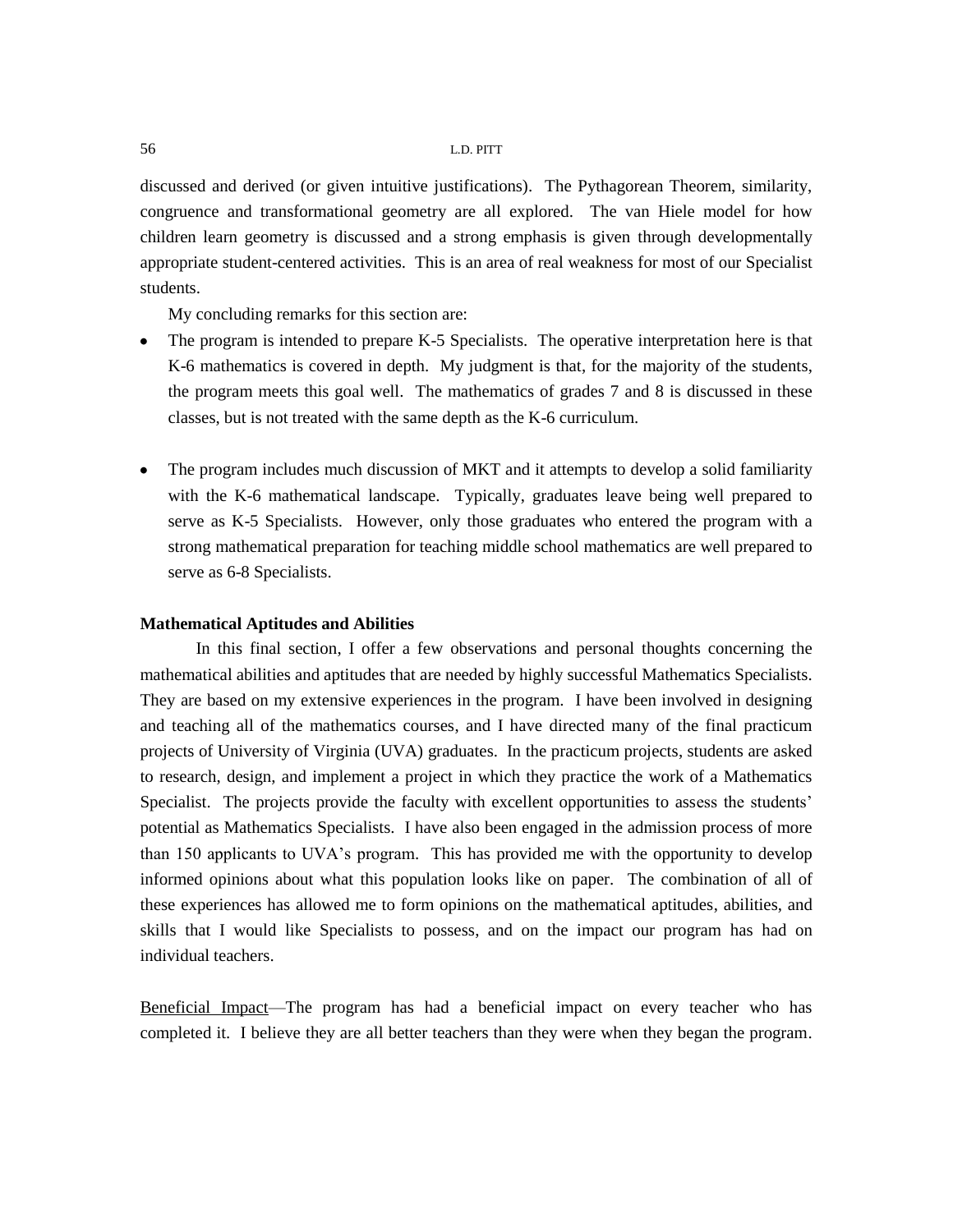Some of them are truly outstanding. The changes are the result of their new knowledge of mathematics and mathematical knowledge for teaching, as well as changes in their beliefs on teaching practice. In most cases, this has been dramatic and it began with the first course, *Numbers and Operations*.

Mathematics Specialist Position—The position of the Mathematics Specialist is very complex and demanding. In addition to the mathematics qualifications that I have written about, it requires the personal skills to work productively with students, teachers, administrators, and parents. A knowledgeable Specialist without these skills and personality traits may be an excellent teacher and a bad Specialist. They can easily damage the quality of instruction in a school, and administrators must pay close attention to these matters when selecting candidates to be Specialists. The importance of these issues can scarcely be overemphasized.

Profound Understanding of Fundamental Mathematics—The heart of a Mathematics Specialist's job centers on improving mathematics teaching and learning in the schools. Very often, this work will rest on their "profound understanding of fundamental mathematics," mathematical issues that are not understood by other teachers in the school. This role regularly requires a technical knowledge of mathematics, an intimate familiarity with the landscape of school mathematics, and a significant amount of mathematical flexibility. My experience has convinced me that not all elementary teachers can rise to the required level and that it is imperative that we do not endorse teachers below this level.

Because graduation from the state approved degree programs leads to an endorsement as a Mathematics Specialist, it is critical that these programs exercise standards that limit the number of unqualified graduates. I urge my colleagues to continue to investigate and discuss this issue. In my work with UVA students, I have gained valuable insights relevant to this situation.

- Successful completion of some courses with the title *Mathematics for Elementary Teachers* does not guarantee that the student has the abilities that I am advocating.
- $\bullet$ Knowledge of college algebra and precalculus is not a prerequisite for Mathematics Specialists, but successful completion of such courses typically indicates possession of the sought after abilities.
- $\bullet$ Standardized examinations, such as the GRE quantitative examination, are not precise tools for evaluating mathematical ability, but students with GREQ scores of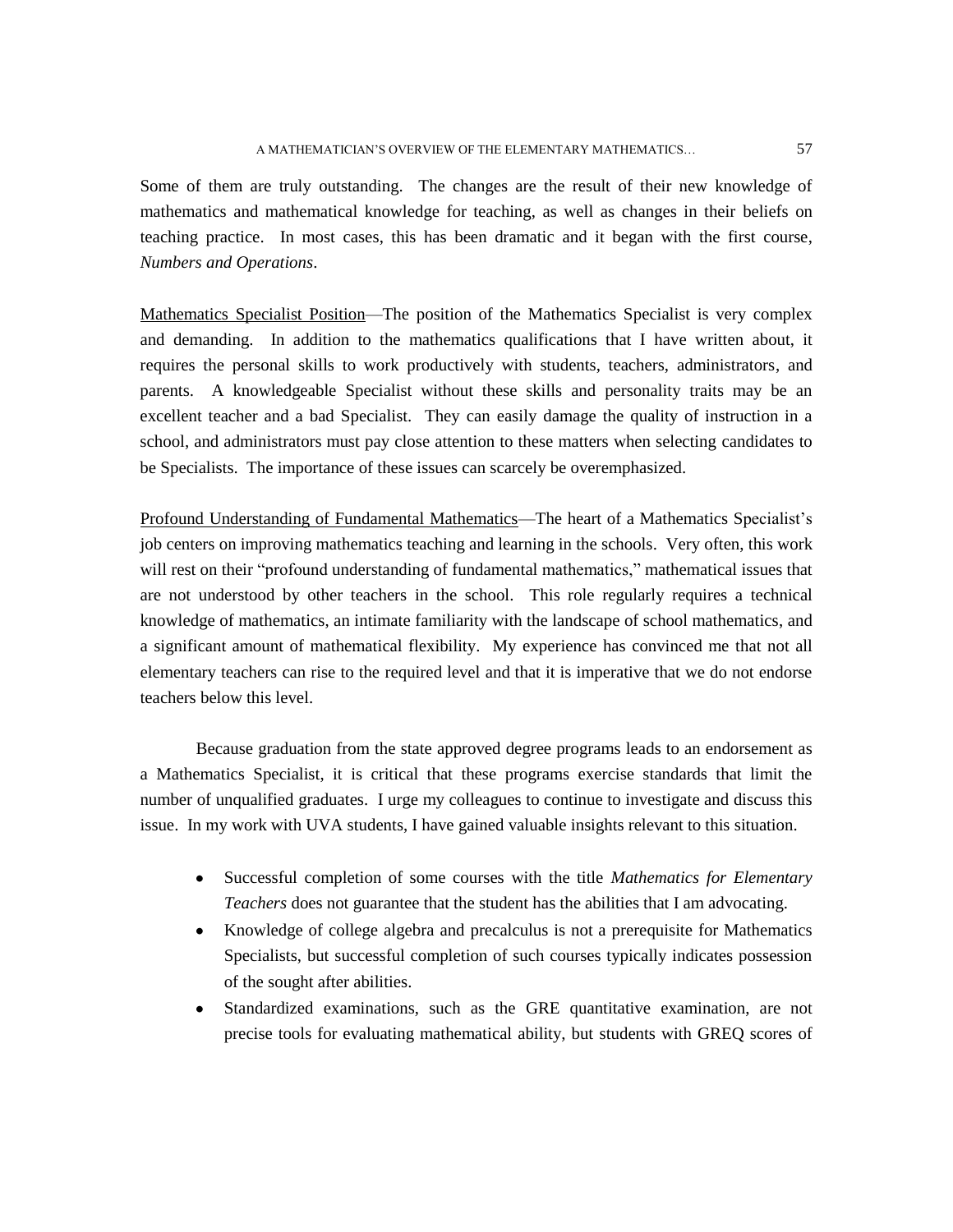400 and below have typically struggled in our program for mathematical reasons. Students with GREQ scores above 500 have not struggled for mathematical reasons. When students take the GRE multiple times, their scores may vary significantly and when students prepare for this examination, their scores can rise dramatically. I believe that an appropriate cut score on the GREQ test lies somewhere between 400 and 500. Due to the variability of the scores, applicants in this range, but below the cut score, should be encouraged to take the test again.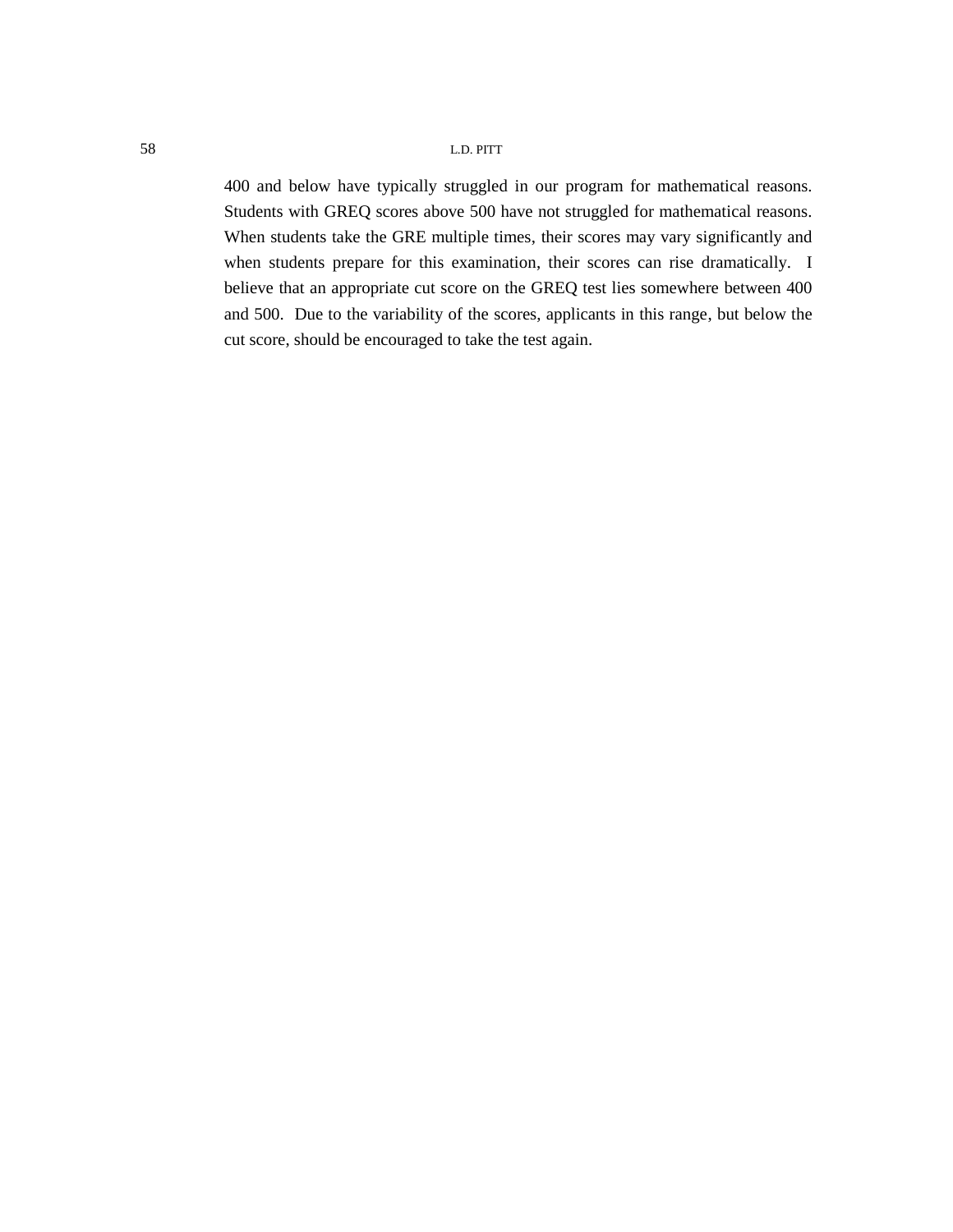# **Appendix A Author's Background and Involvement in the VMSP**

I grew up in the 1940s and 1950s in rural northern Idaho. This setting provided me a nearly ideal constructivist, hands-on environment to learn the mathematics and physical science of elementary and middle school; an environment where all problems came with a context that was compelling to me. The resulting childhood experiences started me on my way to becoming a mathematician (now retired) and lay the groundwork for my philosophy of mathematics education; a philosophy emphasizing enquiry, activities, and problem solving.

My path to becoming a (pure) mathematics professor included the standard bachelor's, master's, and doctorate degrees (including an M.S. in Biometry from Catholic University in 1964). I joined the mathematics faculty at the University of Virginia in 1970 and by the mid-1980s, I had become involved in working with mathematics teachers and schools. In 2000, I and a few school partners began work on conceptualizing a master's program for Mathematics Specialists, work which eventually became the Virginia Mathematics Specialist Project. When this partnership expanded and funding was received to develop a formal program, I led the project's development of its mathematics curriculum. I served on the development teams for each of our five basic mathematics courses and then taught each of these courses. In the years 2007-2009, I was the advisor for seventy-five students who graduated from the UVA Mathematics Specialist M.Ed. program.

Eight of the courses in the program are shared by UVA and our partner IHE. They were developed by teams consisting of school mathematics teachers and mathematics administrators, mathematicians, and mathematics educators. The curriculum decisions that were made reflected the committee's understanding of the Mathematics Specialist position and the knowledge and skills, including mathematical, pedagogical, and leadership, that the Specialists need to perform their jobs. My interactions with the development teams and with the students who have completed the program have shaped most of the opinions expressed here.